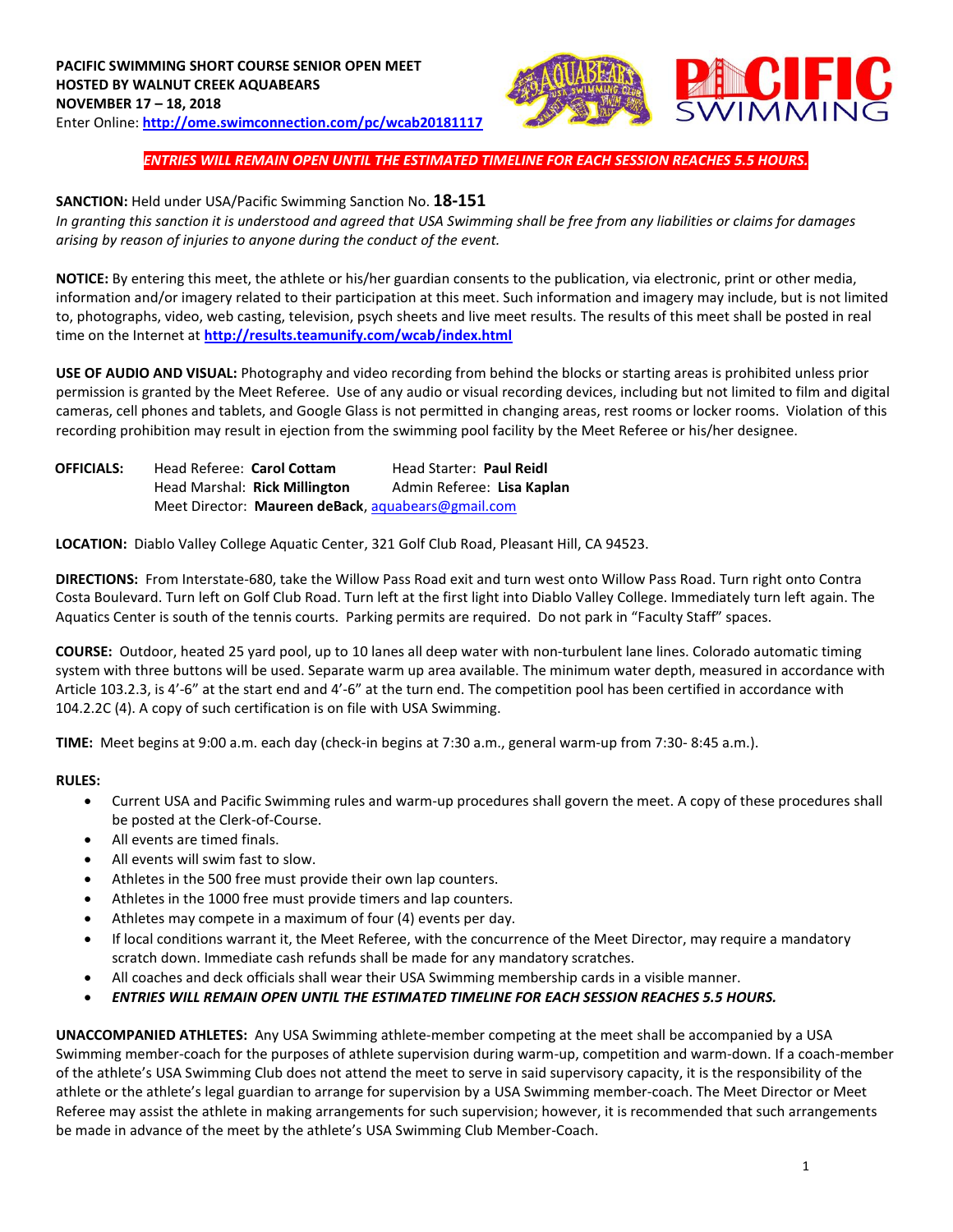**RACING STARTS:** Athletes shall be certified by a USA Swimming member-coach as being proficient in performing a racing start, or shall start the race in the water. It is the responsibility of the athlete or the athlete's legal guardian to ensure compliance with this requirement.

# **RESTRICTIONS:**

- Smoking and the use of other tobacco products is prohibited at Diablo Valley College.
- Sale and use of alcoholic beverages in prohibited at Diablo Valley College.
- No glass containers are allowed in the meet venue.
- Only athletes, coaches, officials, and volunteers shall be allowed on the pool deck.
- Changing into or out of swimsuits other than in locker rooms or other designated areas is prohibited.
- Destructive devices, to include but not limited to, explosive devices and equipment, firearms (open or concealed), blades, knives, mace, stun guns and blunt objects are strictly prohibited in the swimming facility and its surrounding areas. If observed, the Meet Referee or his/her designee may ask that these devices be stored safely away from the public or removed from the facility. Noncompliance may result in the reporting to law enforcement authorities and ejection from the facility. Law enforcement officers (LEO) are exempt per applicable laws.
- Operation of a drone, or any other flying apparatus, is prohibited over the venue (pools, athlete/coach areas, spectator areas and open ceiling locker rooms) any time athletes, coaches, officials and/or spectators are present.

## **ELIGIBILITY:**

- Athletes shall be current members of USA Swimming and shall enter their name and registration number on their entries exactly as they are shown in their USA Swimming Registration. If this is not done, it may be difficult to match the athlete with the registration and times database. The meet host shall check all athlete registrations against the SWIMS database and if not found to be registered, the Meet Director shall accept the registration at the meet (a \$10 surcharge shall be added to the regular registration fee). Duplicate registrations shall be refunded by mail.
- Athletes 13/Over are eligible to enter this meet. There is no proof of time. Entry times should be the athlete's actual time and not the minimum standard.
- Athletes 11 and 12 years of age shall meet the Senior Open time standard as outlined by Pacific Swimming time verification procedures. No refunds shall be given if a time cannot be proven.
- Athletes under the age of 11 years are not eligible to compete.
- Disabled athletes are welcome to attend this meet and should contact the Meet Director or Meet Referee regarding special accommodations.
- No time conversions shall be accepted.
- Entries with "NO TIME" shall be rejected.

**SEEDING:** Event seeding shall be in the following order: conforming short course yards, non-conforming long course meters, and non-conforming short course meters - USA Swimming rules 207.11.7B. **See Rules for distance events seeding**.

**CHECK-IN:** The meet shall be deck seeded. Athletes shall check-in at the Clerk-of-Course. No event shall be closed more than 30 minutes before the scheduled start of the session. Close of check‐in for all events shall be no more than 60 minutes before the estimated time of the start of the first heat of the event. Athletes who do not check-in shall not be allowed to compete in the event.

**SCRATCH RULE:** Athletes entered in a timed final individual event that is seeded on the deck that have checked in for that event, shall swim in the event unless they notify the clerk of the course before seeding for that event has begun that they wish to scratch. Failure to swim an event shall result in being barred from their next individual event.

**ENTRY FEES:** \$6.50 per individual event plus an \$8.00 per athlete participation fee. Entries shall be rejected if payment is not sent at time of request. No late entries shall be accepted. No refunds shall be made, except mandatory scratch downs.

**ONLINE ENTRIES:** To enter online go to **<http://ome.swimconnection.com/pc/wcab20181117>** to receive an immediate entry confirmation this method requires payment by credit card. Swim Connection LLC charges a processing fee for this service, equal to \$1 per athlete plus 5% of the total Entry Fees. Please note that the processing fee is a separate fee from the Entry Fees. If you do not wish to pay the processing fee, enter the meet using a mail entry. **Entering online is a convenience, is completely voluntary, and is in no way required or expected of an athlete by Pacific Swimming.** Online entries shall be accepted through Wednesday, November 7, 2018.

**MAILED OR HAND DELIVERED ENTRIES:** Entries shall be on the attached consolidated entry form. Forms shall be filled out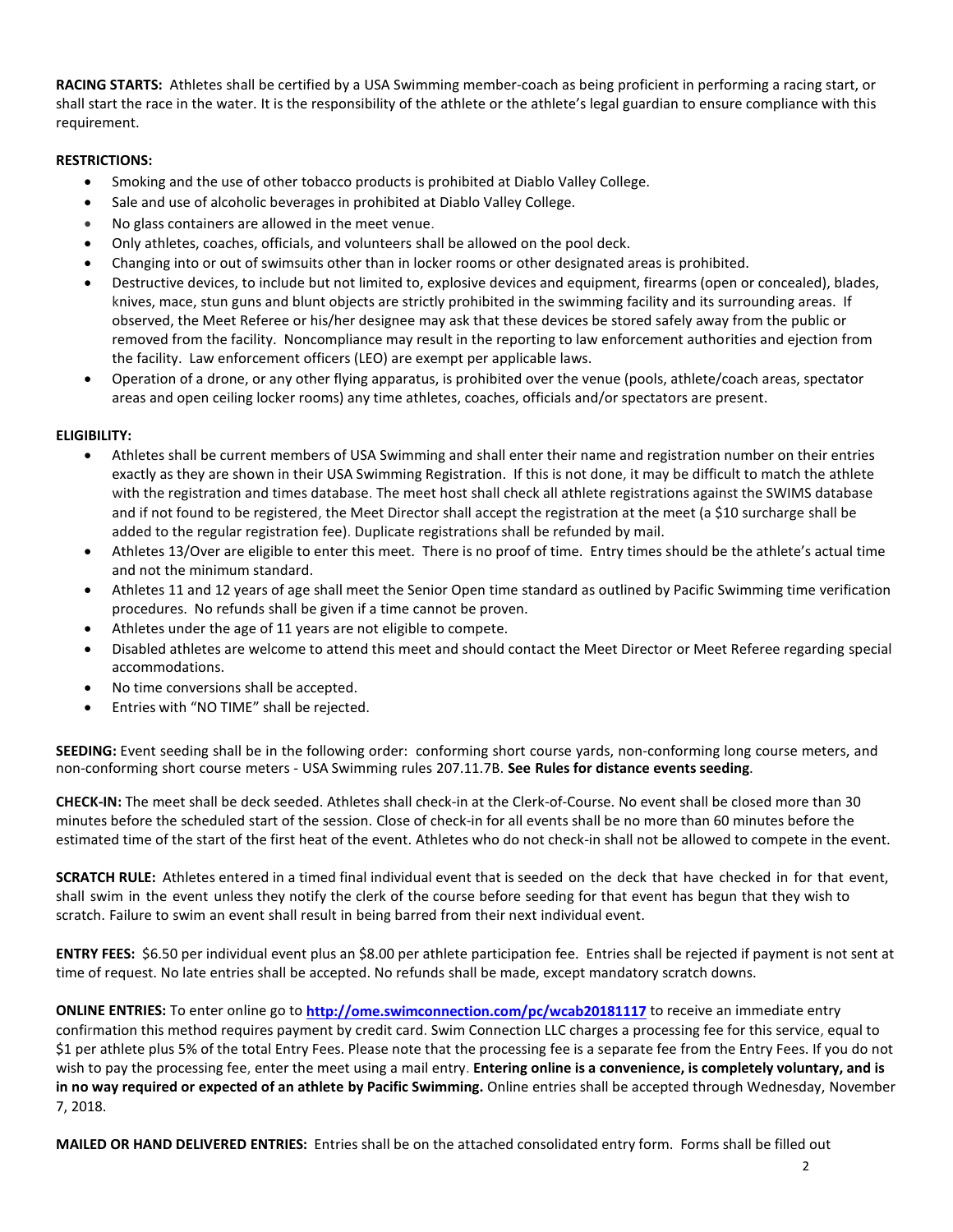completely and printed clearly with athlete's best time. Entries shall be entered using the current Pacific Swimming procedure: and postmarked by midnight, Monday, November 5, 2018, or hand delivered by 6:30 p.m., Wednesday, November 7, 2018. Requests for confirmation of receipt of entries should include a self-addressed envelope.

**Make check payable to:** Walnut Creek Aquabears

**Mail entries to or hand deliver entries to:** WCAB Entries, 1374 Lupine Court, Concord, CA 94521

**AWARDS:** None.

**ADMISSION:** Free. A program will be available for a reasonable fee.

**HOSPITALITY:** Hospitality available for coaches, officials, timers, and volunteers. Lunches will be provided for coaches and working deck officials. There will be a snack bar.

# **MISCELLANEOUS:**

|                                                  | Saturday, November 17 |                 | Sunday, November 18 |                             |              |  |  |  |
|--------------------------------------------------|-----------------------|-----------------|---------------------|-----------------------------|--------------|--|--|--|
| Women's<br>Event<br>Event#<br><b>Description</b> |                       | Men's<br>Event# | Women's<br>Event#   | Event<br><b>Description</b> | Men<br>Event |  |  |  |
| $\mathbf{1}$                                     | 500 Free (W)          |                 | 15                  | 400 IM (W)                  |              |  |  |  |
|                                                  | 400 IM (M)            | $\overline{2}$  |                     | 500 Free (M)                | 16           |  |  |  |
| 3                                                | 200 Fly               | 4               | 17                  | 200 Back                    | 18           |  |  |  |
| 5                                                | 100 Back              | 6               | 19                  | 100 Fly                     | 20           |  |  |  |
| $\overline{7}$                                   | 200 IM (W)            |                 | 21                  | 200 Free (W)                |              |  |  |  |
|                                                  | 200 Free (M)          | 8               |                     | 200 IM (M)                  | 22           |  |  |  |
| 9                                                | 100 Free              | 10              | 23                  | 50 Free                     | 24           |  |  |  |
| 11                                               | 100 Breast            | 12              | 25                  | 200 Breast                  | 26           |  |  |  |
|                                                  | 1000 Free (M)         | 14              | 27                  | 1000 Free (W)               | $-$          |  |  |  |

#### **ORDER OF EVENTS**

|                | Saturday, November 17       |                 | Sunday, November 18 |  |                             |
|----------------|-----------------------------|-----------------|---------------------|--|-----------------------------|
| nen's<br>ent # | Event<br><b>Description</b> | Men's<br>Event# | Women's<br>Event#   |  | Event<br><b>Description</b> |
|                | 500 Free (W)                |                 | 15                  |  | 400 IM (W)                  |
|                | 400 IM (M)                  | $\overline{2}$  |                     |  | 500 Free (M)                |
|                | 200 Fly                     | 4               | 17                  |  | 200 Back                    |
|                | 100 Back                    | 6               | 19                  |  | 100 Fly                     |
|                | 200 IM (W)                  |                 | 21                  |  | 200 Free (W)                |
|                | 200 Free (M)                | 8               |                     |  | 200 IM (M)                  |
|                | 100 Free                    | 10              | 23                  |  | 50 Free                     |
|                | 100 Breast                  | 12              | 25                  |  | 200 Breast                  |
|                | 1000 Free (M)               | 14              | 27                  |  | 1000 Free (W)               |
|                |                             |                 |                     |  |                             |

Time standards may be found at:<http://www.pacswim.org/swim-meet-times/standards>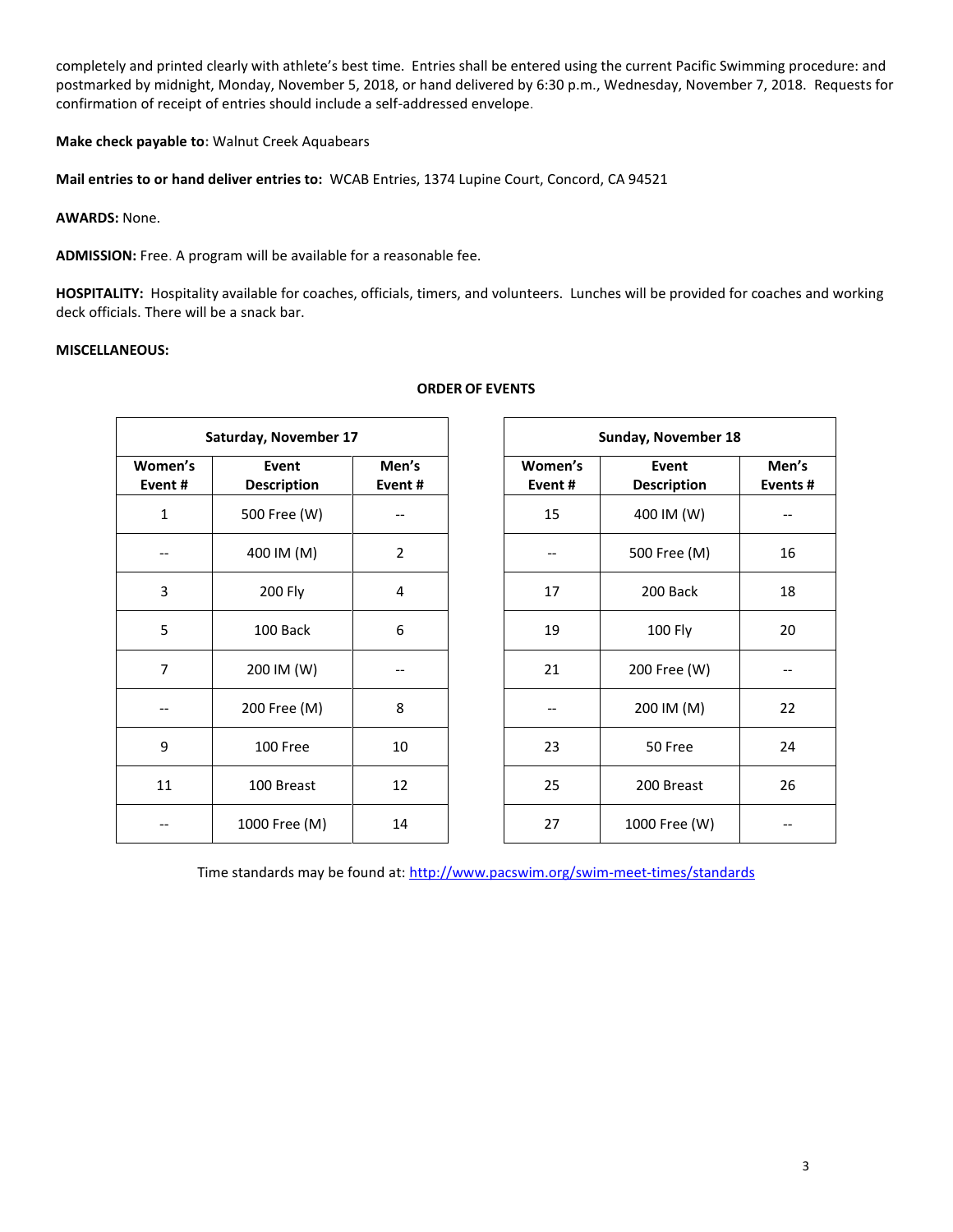| <b>Event Order</b>     |                             |               |  |  |  |  |  |  |
|------------------------|-----------------------------|---------------|--|--|--|--|--|--|
| <b>Women's Event #</b> | Event<br><b>Description</b> | Men's Event # |  |  |  |  |  |  |
| 101                    | <b>500 Free</b>             | 102           |  |  |  |  |  |  |
| 103                    | <b>200 Fly</b>              | 104           |  |  |  |  |  |  |
| 105                    | 100 Back                    | 106           |  |  |  |  |  |  |
| 107                    | 200 IM                      | 108           |  |  |  |  |  |  |
| 109                    | 100 Free                    | 110           |  |  |  |  |  |  |
| 111                    | 100 Breast                  | 112           |  |  |  |  |  |  |
| 113                    | 400 IM                      | 114           |  |  |  |  |  |  |
| 115                    | 200 Back                    | 116           |  |  |  |  |  |  |
| 117                    | <b>100 Fly</b>              | 118           |  |  |  |  |  |  |
| 119                    | 200 Free                    | 120           |  |  |  |  |  |  |
| 121                    | 50 Free                     | 122           |  |  |  |  |  |  |
| 123                    | 200 Breast                  | 124           |  |  |  |  |  |  |

Enter online at **<http://ome.swimconnection.com/pc/aqbr20181117>**

Athletes may compete in 1 event only.

Entries will remain open until the estimated timeline for the Session reaches 1 hour.

Some events may be combined at discretion of Meet Referee.

Bonus Session events start 10 minutes after the conclusion of Event #14.

Events will be pre-seeded. No check-in is required.

Heat and Lane Assignments will be posted at the pool.

Athletes must provide their own timers and lap counters.

Fees: \$8.00 splash fee and \$6.50 per event